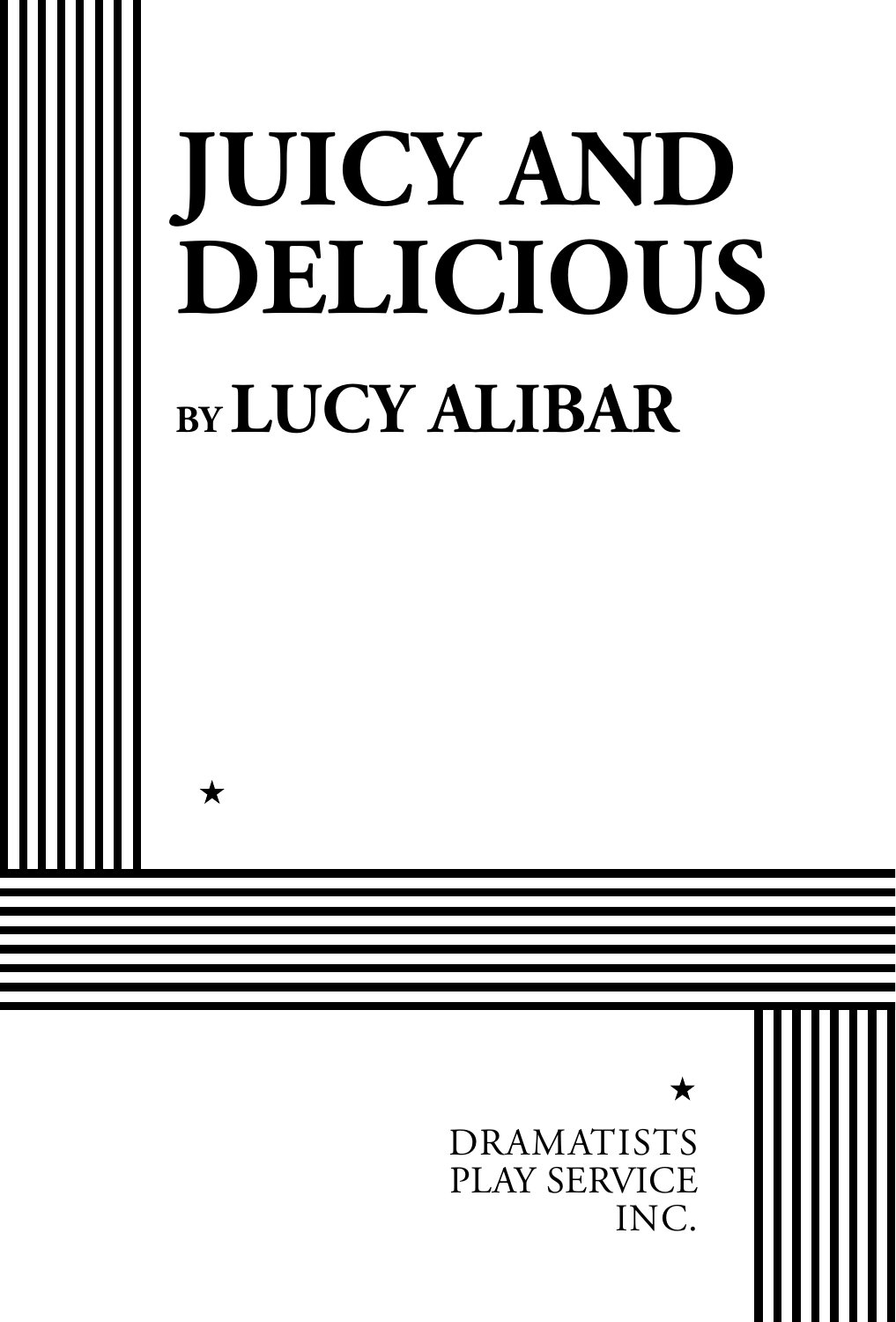### JUICY AND DELICIOUS Copyright © 2013, Lucy Alibar

### All Rights Reserved

CAUTION: Professionals and amateurs are hereby warned that performance of JUICY AND DELICIOUS is subject to payment of a royalty. It is fully protected under the copyright laws of the United States of America, and of all countries covered by the International Copyright Union (including the Dominion of Canada and the rest of the British Commonwealth), and of all countries covered by the Pan-American Copyright Convention, the Universal Copyright Convention, the Berne Convention, and of all countries with which the United States has reciprocal copyright relations. All rights, including without limitation professional/amateur stage rights, motion picture, recitation, lecturing, public reading, radio broadcasting, television, video or sound recording, all other forms of mechanical, electronic and digital reproduction, transmission and distribution, such as CD, DVD, the Internet, private and file-sharing networks, information storage and retrieval systems, photocopying, and the rights of translation into foreign languages are strictly reserved. Particular emphasis is placed upon the matter of readings, permission for which must be secured from the Author's agent in writing.

The English language stock and amateur stage performance rights in the United States, its territories, possessions and Canada for JUICY AND DELICIOUS are controlled exclusively by DRAMATISTS PLAY SERVICE, INC., 440 Park Avenue South, New York, NY 10016. No professional or nonprofessional performance of the Play may be given without obtaining in advance the written permission of DRAMATISTS PLAY SERVICE, INC., and paying the requisite fee.

Inquiries concerning all other rights should be addressed to The Gersh Agency, 41 Madison Avenue, 33rd Floor, New York, NY 10010. Attn: Joyce Ketay

#### **SPECIAL NOTE**

Anyone receiving permission to produce JUICY AND DELICIOUS is required to give credit to the Author as sole and exclusive Author of the Play on the title page of all programs distributed in connection with performances of the Play and in all instances in which the title of the Play appears for purposes of advertising, publicizing or otherwise exploiting the Play and/or a production thereof. The name of the Author must appear on a separate line, in which no other name appears, immediately beneath the title and in size of type equal to 50% of the size of the largest, most prominent letter used for the title of the Play. No person, firm or entity may receive credit larger or more prominent than that accorded the Author.

### **SPECIAL NOTE ON SONGS AND RECORDINGS**

For performances of copyrighted songs, arrangements or recordings mentioned in these Plays, the permission of the copyright owner(s) must be obtained. Other songs, arrangements or recordings may be substituted provided permission from the copyright owner(s) of such songs, arrangements or recordings is obtained; or songs, arrangements or recordings in the public domain may be substituted.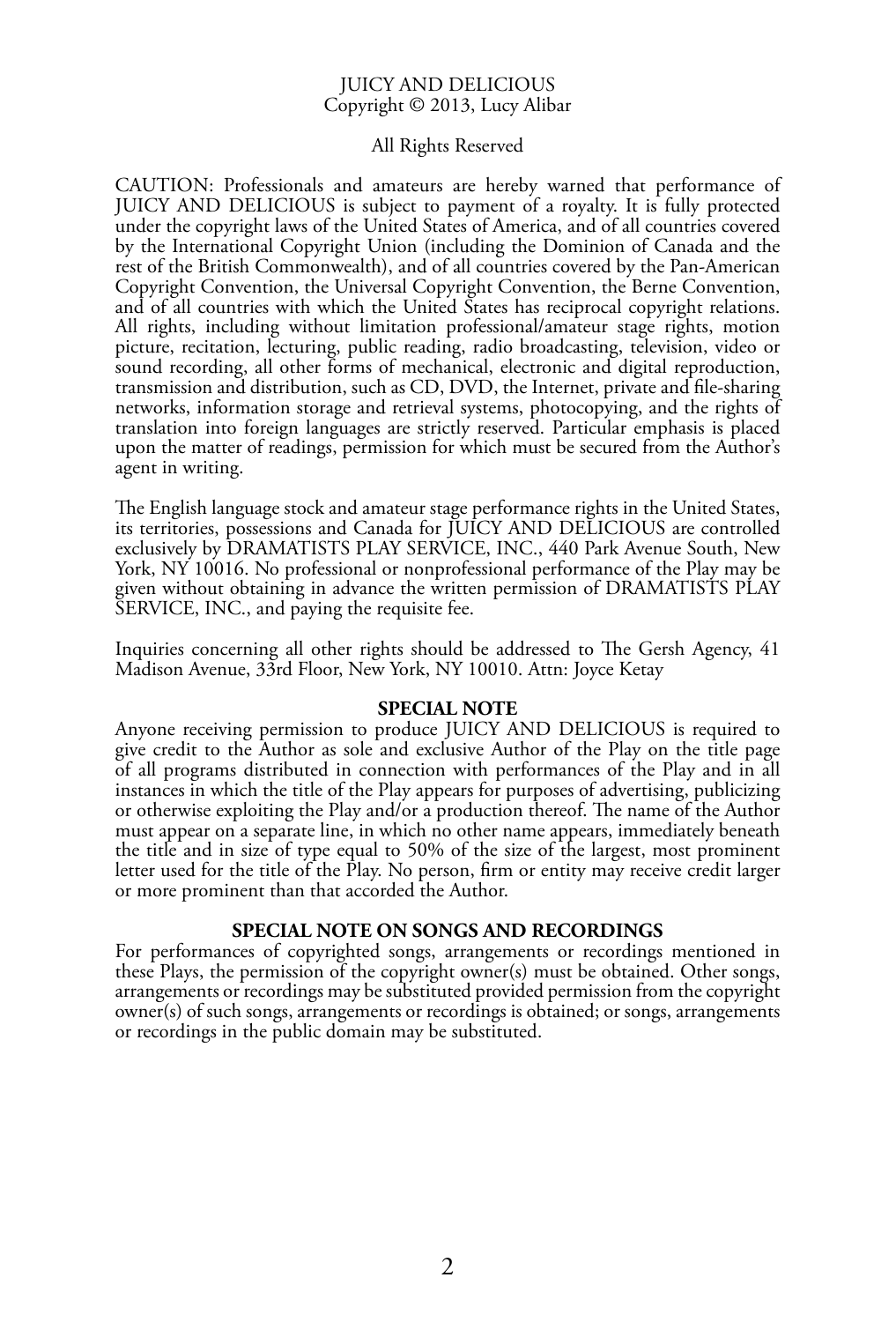*For Ed Vassallo, who made me stare down the aurochs.*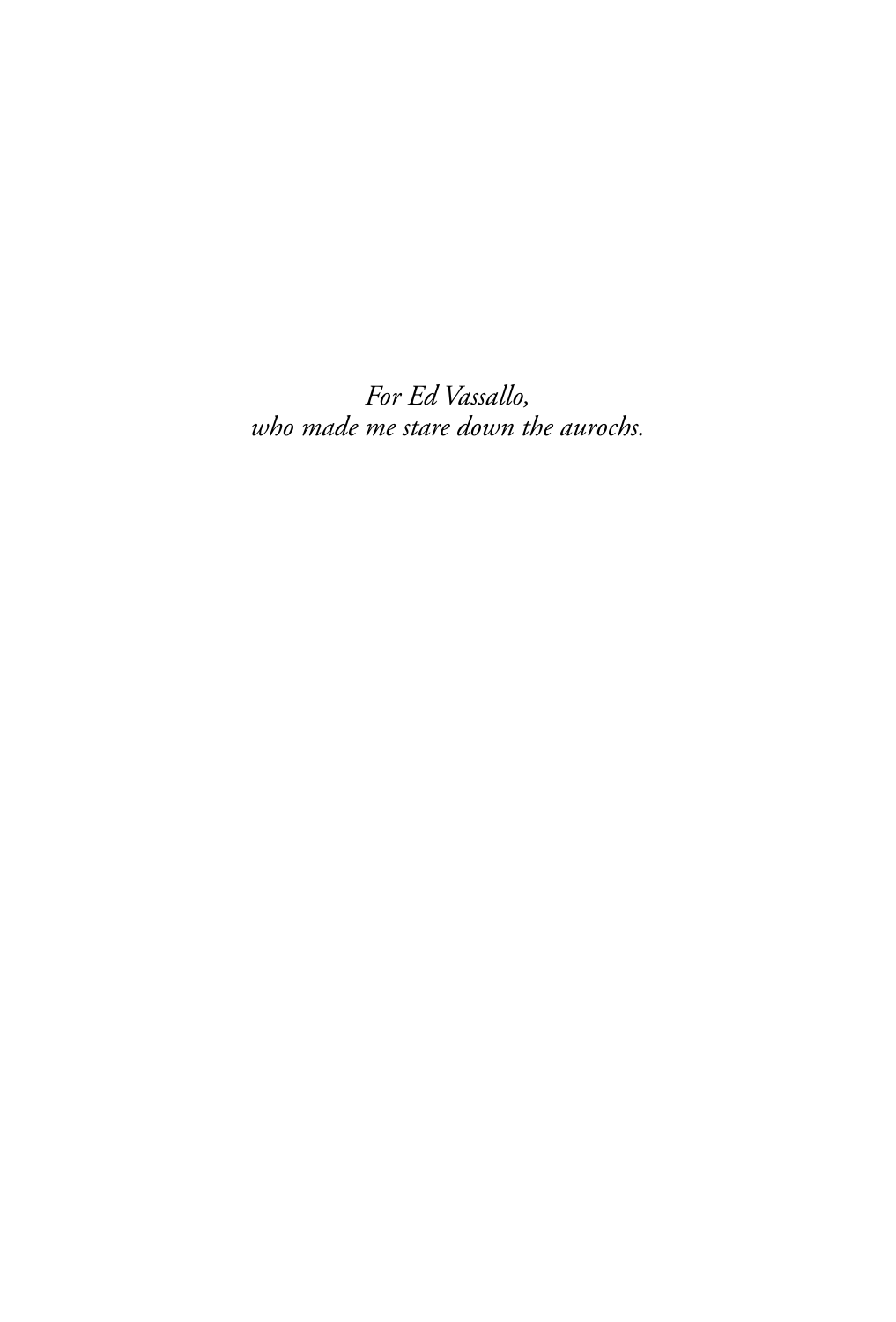## **AUTHOR'S NOTE**

I wrote *Juicy and Delicious* when my father became very ill very suddenly. And that made me think a lot about the universe falling apart, and what was permanent and what wasn't.

I'll also say that it was important for me, at the time of writing it, to have it not be a play about me. The best way I knew to do that was to make Hushpuppy a boy. I've chosen to leave Hushpuppy a boy in the text, but I'd be very interested and open to seeing this character as a little girl.

Finally, the Japanese! "Nan desu ka?" means, "What is that?" "Oshi desu" means, roughly, "This is very good."

> BIG LOVE Y'ALL, Lucy Alibar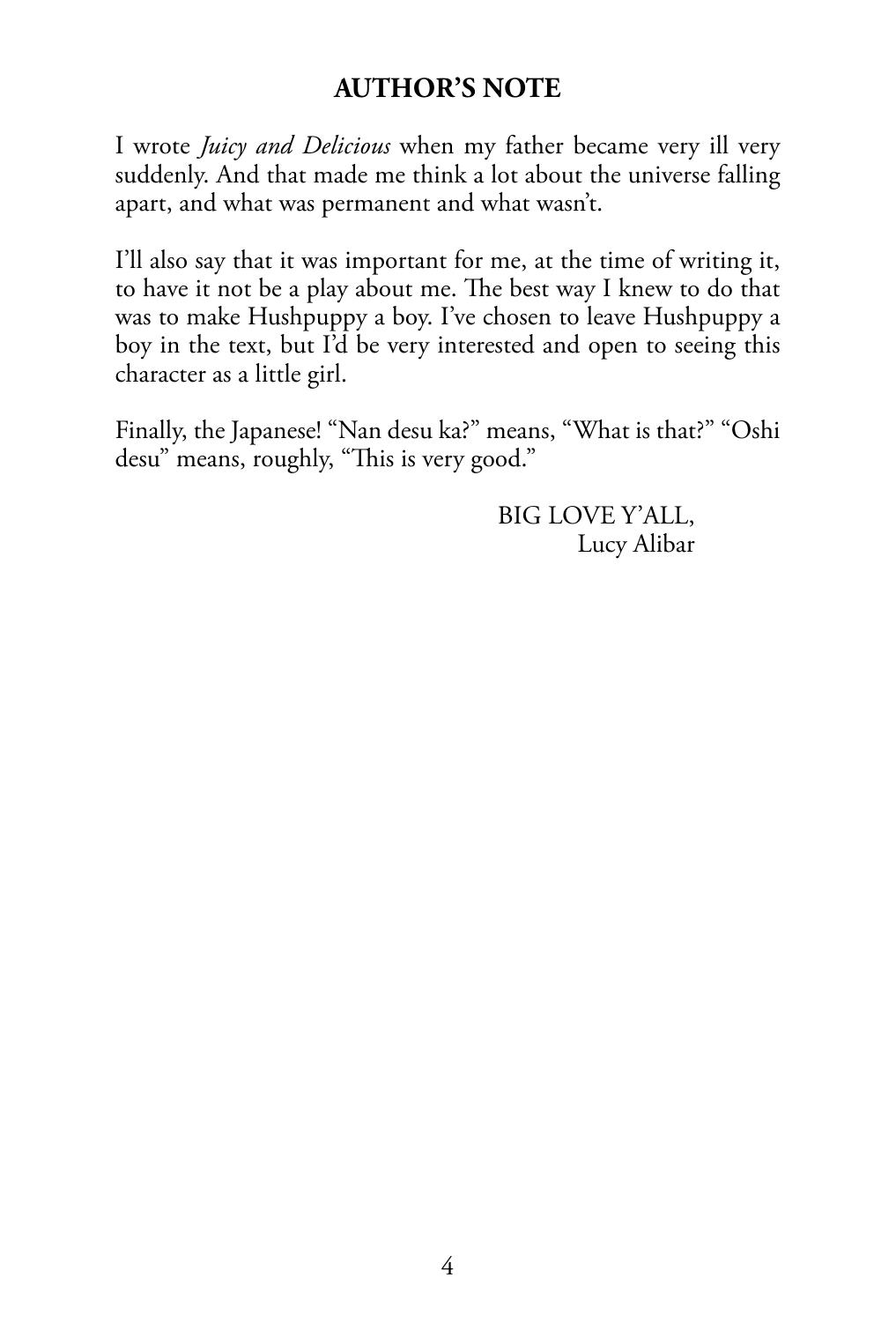JUICY AND DELICIOUS received its world premiere at The Tank in New York City on February 14, 2007. It was directed by Zoe Aja Moore and the choreography was by Brian Maloney. The cast included: Lucy Alibar, Elliotte Crowell, Aidan Kane, James Ryan Caldwell, Ben Maddocks, Brian Maloney, Tom Rothacker, Anna Sapozhnikova, Liz Wisan and Eden Worsley.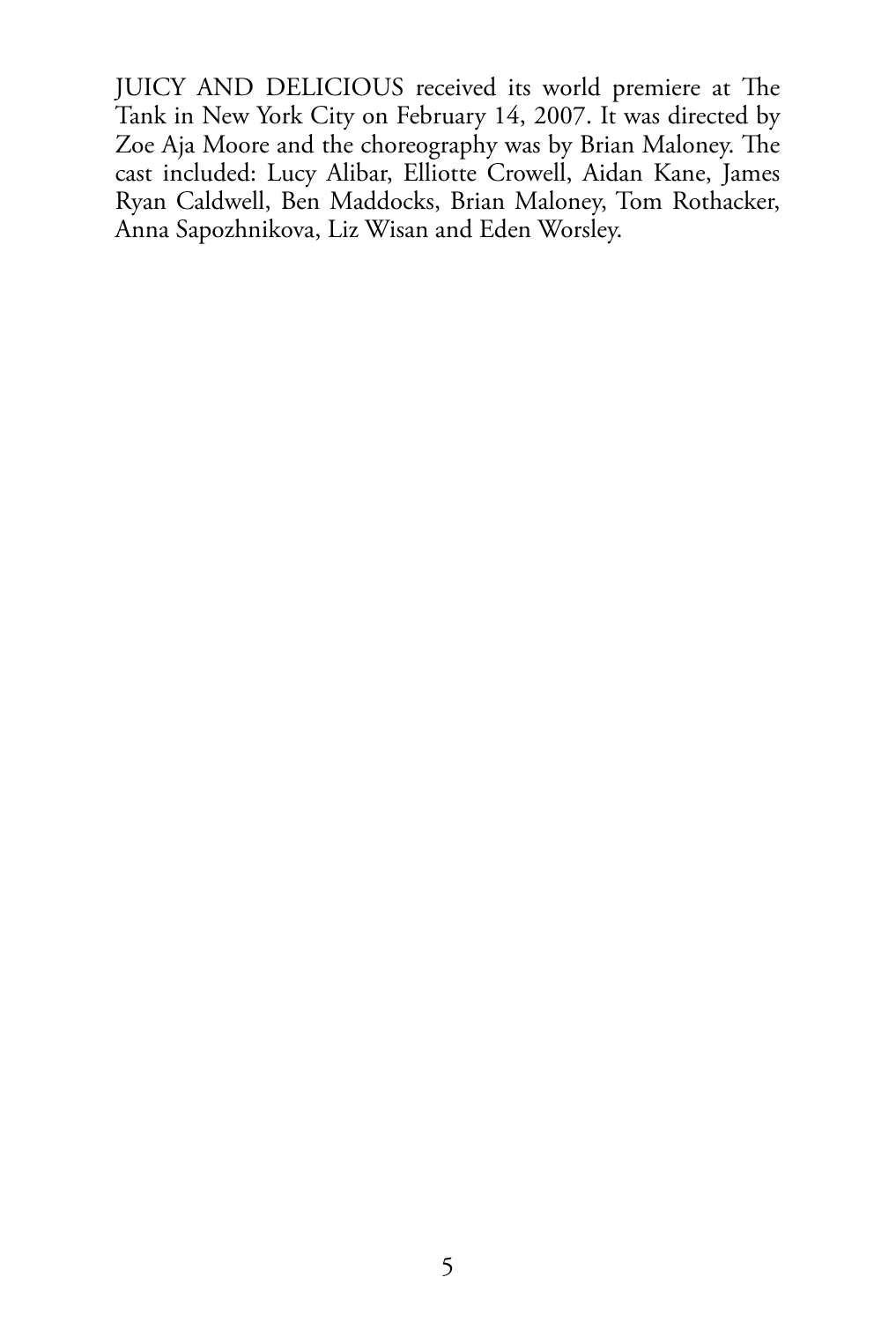## **CHARACTERS**

**HUSHPUPPY:** A sweet little Southern boy. Not the sharpest knife in the box.

**DADDY:** Hushpuppy's daddy. A big, scary Southern man with a glass eye and a Georgia Bulldogs hat.

**MAMMA:** Hushpuppy's mamma. She disappeared after Hushpuppy was born, so she's just a figment of his imagination. No one else in the play can ever see or hear Mamma except Hushpuppy. When she touches Hushpuppy, it's a "ghost touch," a few inches above his body. She plays the ukulele.

**MISS BATHSHEBA:** The school teacher. She wields a paddle and carries a bullwhip.

**JOY:** A big, scary Southern girl.

**BIRFDAY CAKE:** A Southern Harpo Marx. He's always holding an egg.

**AUROCHS:** Big, scary, extinct bulls, as seen in cave paintings at Lascaux.

**A NURSE:** Played by the actress playing Mamma.

**A JAPANESE WOMAN:** Played by the actress playing Mamma.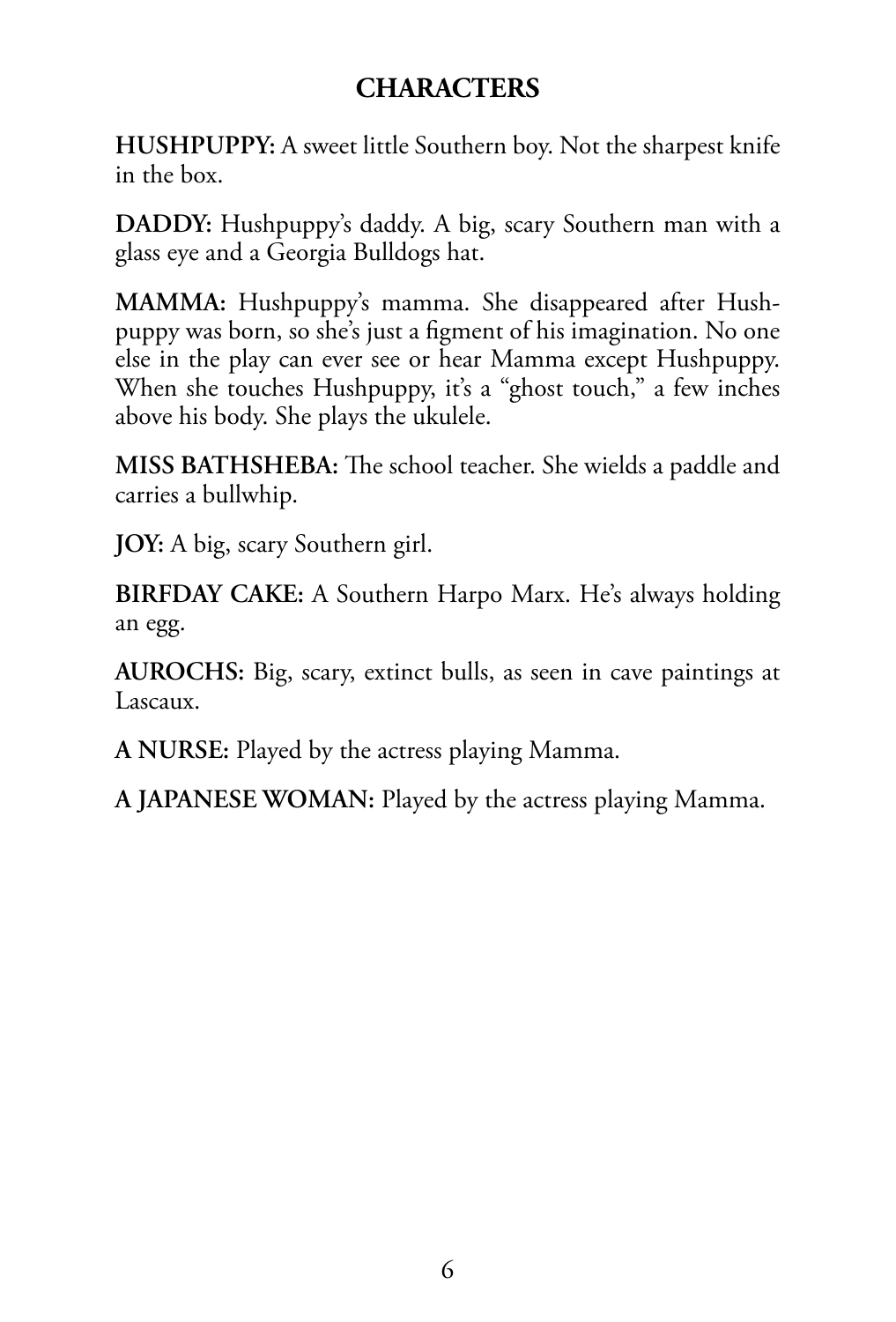*Childhood is the kingdom where nobody dies.*

—Edna St. Vincent Millay

*Quiero hacer contigo lo que la primavera hace con los cerezos.*

—Pablo Neruda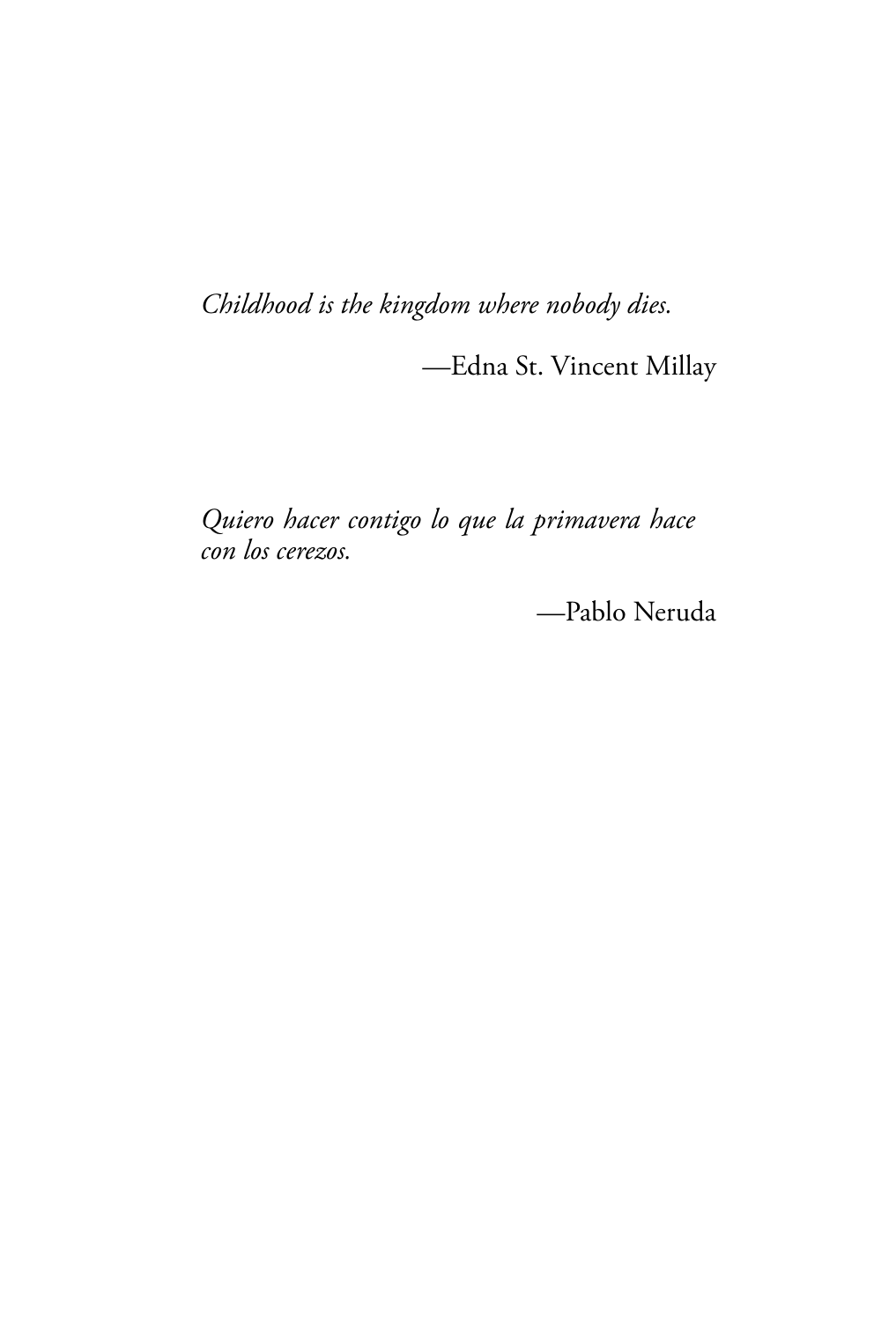# **JUICY AND DELICIOUS**

### **THE END OF ANATOMY**

HUSHPUPPY. "Science: The End of Anatomy. Also Possibly the End of the World." *(Hushpuppy picks up a banjo. Plays. It's not good. While he plays, lights up on a Nurse's office. The Nurse stands with Daddy, holding an X-ray. She is holding it up to the light. She points at a bad spot. Another. Another. Another. In Hushpuppy's room, and*  in the Nurse's office, some grits fall from the sky and fly through the *open window. The three stare at the grits, curious. A lemon flies in through the window. Blackout.)*

### **DON'T CRY LIKE A BABY**

HUSHPUPPY. "Don't Cry Like a Baby." *(Hushpuppy and Daddy are in the truck, hunting for dinner. Hushpuppy is crying hysterically.)* DADDY. Stupid possum. Stay! Stay there! *(He swerves and misses.)* HUSHPUPPY. Nobody never told me I was gonna die! I don't wanna die! So I'm gonna die too?

DADDY. At some point. Don't they teach y'all that at school? *(Hushpuppy cries harder.)*

HUSHPUPPY. We just learn about manners and how not to look like trash!

DADDY. Well neither does this here possum, but want want want. DAMN! *(He swerves again. Misses.)*

HUSHPUPPY. I thought only animals die! *(Daddy hits a possum. They both cheer up a bit.)*

DADDY. Hell yeah they do! No more cat food for my Hush-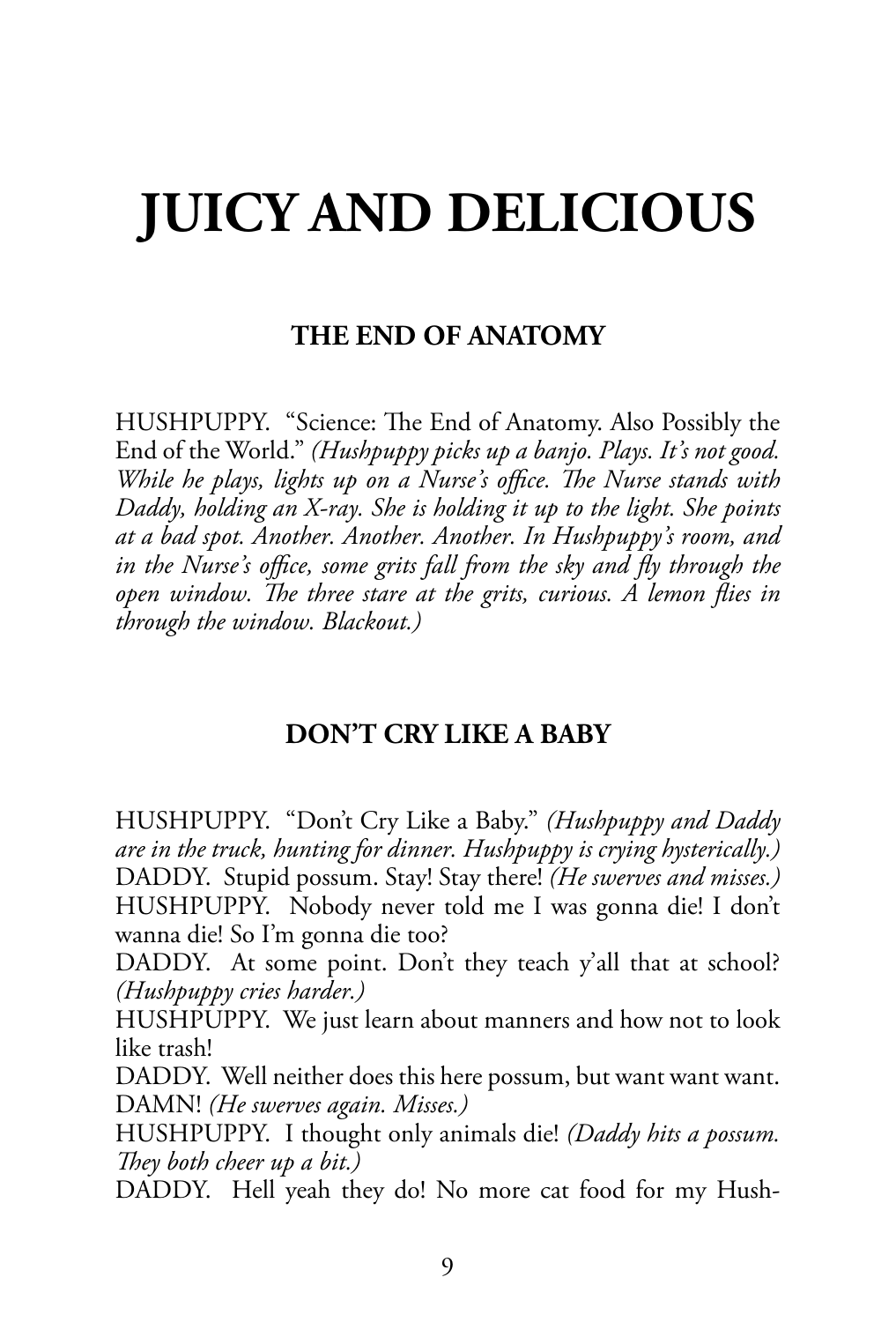puppy, Boss. Go grab that possum. *(Hushpuppy gets out of the truck. Retrieves the possum. Daddy watches.)* Hell yeah. I the Boss Man. I got it under control. *(Hushpuppy gets back in the truck.)* Everybody's daddy dies. Mine got ate by wolves. That shit was hardcore. That's how men used to die. My blood's eating itself. You know who dies like that? Cows. My daddy gone by wolves and I gotta die like some milk cow. Don't cry Hushpuppy! Makes you look ugly. Lookit. I'm'll show you a magic trick.

HUSHPUPPY. Magic trick. *(Daddy pops out his glass eyeball.)* DADDY. Why don't you hang on to it.

## **IT'S THE END OF THE WORLD, Y'ALL**

*Hushpuppy at school. A bunch of scrappy kids who are bottom of the food chain.* 

*Miss Bathsheba stands before a picture of an aurochs.* 

*We hear the sound of ice cracking — a glacier coming loose and falling into the sea.*

MISS BATHSHEBA. Welcome to Miss Bathsheba's Finishing School! Welcome to the End of the World. *(A lemon hits the window. Then several more.*) Don't pay attention to that. Pay attention to me.

Lesson One: Aurochs.

Long, long ago, when we all lived in caves, the world was swarming with aurochs.

Aurochs were big and hungry and ate babies.

For an aurochs, the perfect breakfast was a sweet, juicy little cave baby. They would gobble cave babies down right in front of their cave parents.

And the cavemen couldn't do nothing about it, because they were too poor, too stupid, too small.

To defy the aurochs would mean a long, painful death.

But even cavemen love their children,